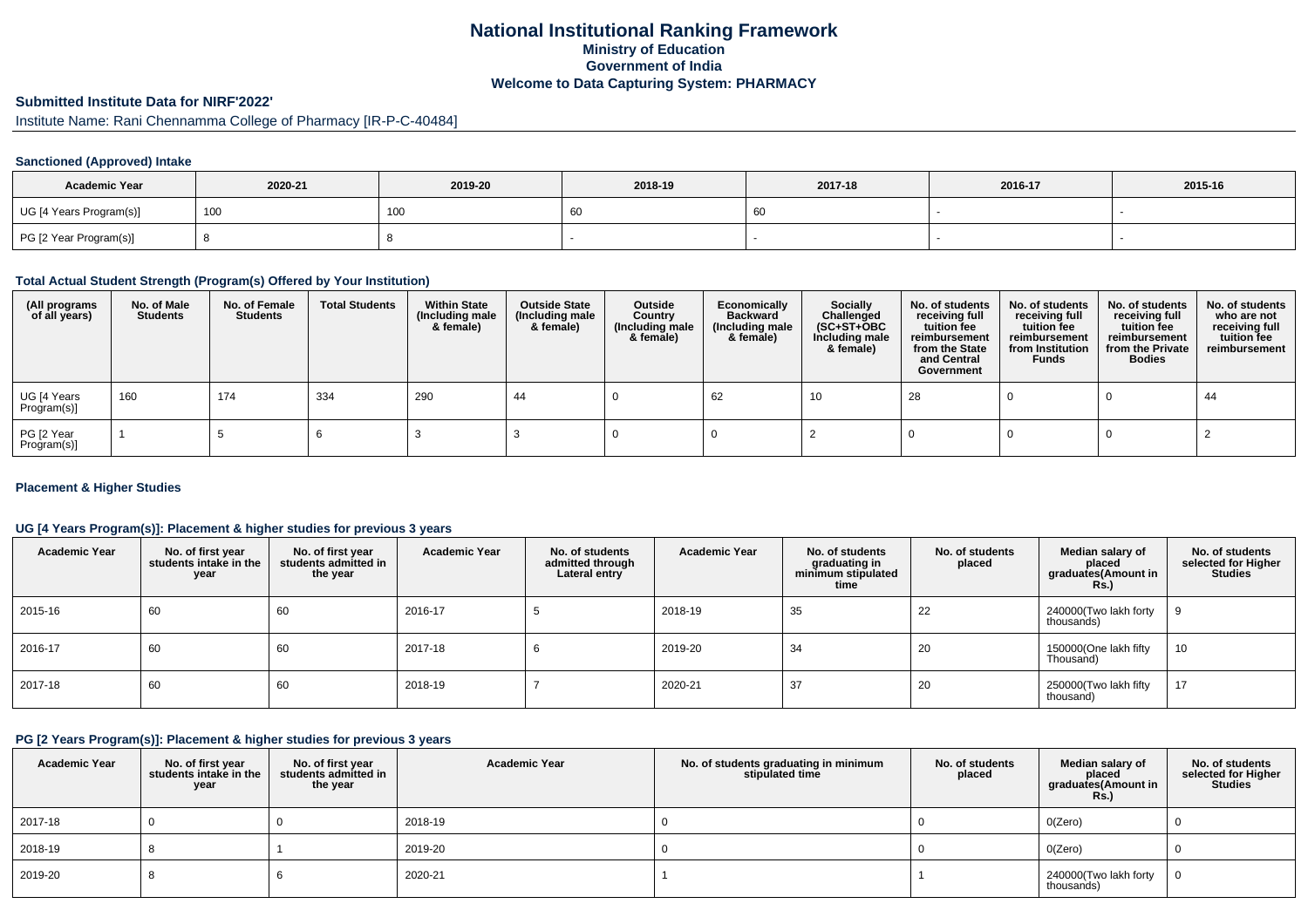#### **Ph.D Student Details**

| Ph.D (Student pursuing doctoral program till 2020-21 Students admitted in the academic year 2020-21 should not be entered here.) |         |         |         |  |  |  |  |
|----------------------------------------------------------------------------------------------------------------------------------|---------|---------|---------|--|--|--|--|
| <b>Total Students</b>                                                                                                            |         |         |         |  |  |  |  |
| Full Time                                                                                                                        |         |         |         |  |  |  |  |
| Part Time                                                                                                                        |         |         |         |  |  |  |  |
| No. of Ph.D students graduated (including Integrated Ph.D)                                                                       |         |         |         |  |  |  |  |
|                                                                                                                                  | 2020-21 | 2019-20 | 2018-19 |  |  |  |  |
| Full Time                                                                                                                        |         |         |         |  |  |  |  |
| Part Time                                                                                                                        |         |         |         |  |  |  |  |

## **Financial Resources: Utilised Amount for the Capital expenditure for previous 3 years**

| <b>Academic Year</b>                                                                                 | 2020-21                                                                   | 2019-20                                                                 | 2018-19                                                                        |  |  |  |  |  |  |
|------------------------------------------------------------------------------------------------------|---------------------------------------------------------------------------|-------------------------------------------------------------------------|--------------------------------------------------------------------------------|--|--|--|--|--|--|
|                                                                                                      | <b>Utilised Amount</b>                                                    | <b>Utilised Amount</b>                                                  | <b>Utilised Amount</b>                                                         |  |  |  |  |  |  |
| Annual Capital Expenditure on Academic Activities and Resources (excluding expenditure on buildings) |                                                                           |                                                                         |                                                                                |  |  |  |  |  |  |
| Library                                                                                              | 268805 (Two lakh sixty eighty thousand eight hundred five<br>rupees)      | 248221 (Two lakh forty eighty thousand two hundred twenty<br>one)       | 205042 (Two lakh five thousand forty rupees)                                   |  |  |  |  |  |  |
| New Equipment for Laboratories                                                                       | 452498 (Four lakh fifty two thousand four hundred ninety eight<br>rupees) | 255746 (Two lakh fifty five thousand seven hundred forty six<br>rupees) | 2808376 (Twenty eight lakh eight thousand three hundred<br>seventy six rupees) |  |  |  |  |  |  |
| Other expenditure on creation of Capital Assets (excluding<br>expenditure on Land and Building)      | 1492704 (Fourteen lakh ninety two thousand seven hundred<br>four rupees)  | 1230621 (Twelve lakh thirty thousand six hundred twenty one<br>rupees)  | 722330 (Seven lakh twenty two thousand three hundred thirty<br>rupees)         |  |  |  |  |  |  |

## **Financial Resources: Utilised Amount for the Operational expenditure for previous 3 years**

| <b>Academic Year</b>                                                                                                                                                                            | 2020-21                                                                                  | 2019-20                                                                             | 2018-19                                                                              |  |  |  |  |  |  |
|-------------------------------------------------------------------------------------------------------------------------------------------------------------------------------------------------|------------------------------------------------------------------------------------------|-------------------------------------------------------------------------------------|--------------------------------------------------------------------------------------|--|--|--|--|--|--|
|                                                                                                                                                                                                 | <b>Utilised Amount</b>                                                                   | <b>Utilised Amount</b>                                                              | <b>Utilised Amount</b>                                                               |  |  |  |  |  |  |
|                                                                                                                                                                                                 | <b>Annual Operational Expenditure</b>                                                    |                                                                                     |                                                                                      |  |  |  |  |  |  |
| Salaries (Teaching and Non Teaching staff)                                                                                                                                                      | 11258543 (One crore twelve lakh fifty eight thousand five<br>hundred forty three rupees) | 9473981 (ninety four lakh seventy three thousand nine<br>hundred eighty one rupees) | 10386153 (one crore three lakh eight six thousand one<br>hundred fifty three rupees) |  |  |  |  |  |  |
| Maintenance of Academic Infrastructure or consumables and<br>other running expenditures (excluding maintenance of hostels<br>and allied services, rent of the building, depreciation cost, etc) | 2784604 (Twenty seven lakhs eight four six hundred four<br>rupees)                       | 2612227 (twenty six lakh twelve thousand two hundred twenty<br>seven rupees)        | 1885993 (Eighteen lakh eighty five thousand nine hundred<br>ninty three rupees)      |  |  |  |  |  |  |
| Seminars/Conferences/Workshops                                                                                                                                                                  | 62773 (Sixty two thousand seven hundred seventy three<br>rupees)                         | 69655 (sixty nine thousand six hundred fifty five rupees)                           | 61060 (sixty one thousand sixty rupees)                                              |  |  |  |  |  |  |

**IPR**

| Calendar year            | 2020 | 2019 | 2018 |
|--------------------------|------|------|------|
| No. of Patents Published |      |      |      |
| No. of Patents Granted   |      |      |      |

## **Sponsored Research Details**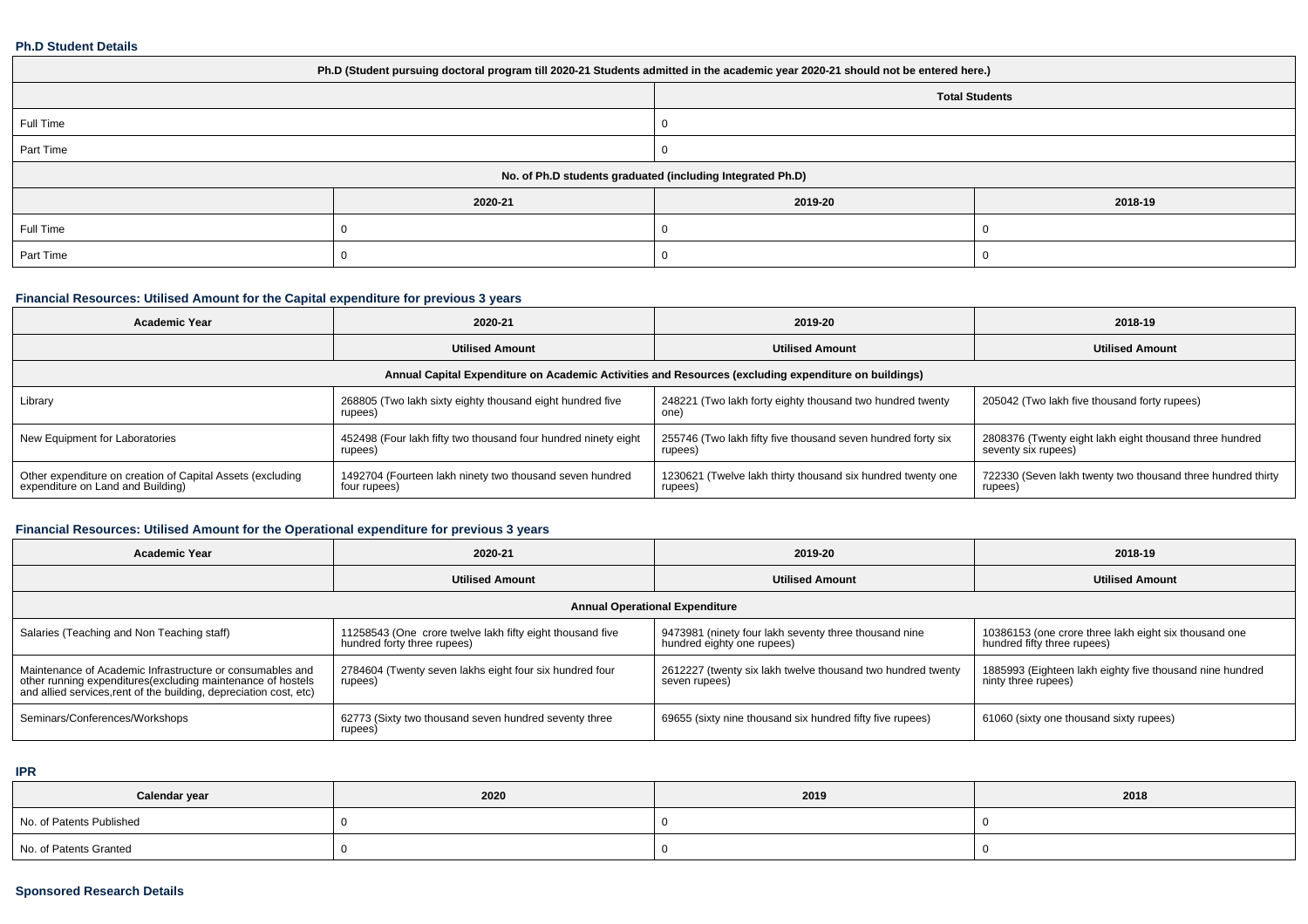| <b>Financial Year</b>                    | 2020-21 | 2019-20 | 2018-19 |
|------------------------------------------|---------|---------|---------|
| Total no. of Sponsored Projects          |         |         |         |
| Total no. of Funding Agencies            |         |         |         |
| Total Amount Received (Amount in Rupees) |         |         |         |
| Amount Received in Words                 | Zero    | Zero    | Zero    |

## **Consultancy Project Details**

| <b>Financial Year</b>                    | 2020-21 | 2019-20 | 2018-19 |
|------------------------------------------|---------|---------|---------|
| Total no. of Consultancy Projects        |         |         |         |
| Total no. of Client Organizations        |         |         |         |
| Total Amount Received (Amount in Rupees) |         |         |         |
| Amount Received in Words                 | Zero    | Zero    | Zero    |

### **PCS Facilities: Facilities of physically challenged students**

| 1. Do your institution buildings have Lifts/Ramps?                                                                                                         | Yes, more than 80% of the buildings |
|------------------------------------------------------------------------------------------------------------------------------------------------------------|-------------------------------------|
| 2. Do your institution have provision for walking aids, including wheelchairs and transportation from one building to another for<br>handicapped students? | Yes                                 |
| 3. Do your institution buildings have specially designed toilets for handicapped students?                                                                 | Yes, more than 80% of the buildings |

# **Faculty Details**

| Srno | Name                                 | Age | Designation                | Gender | Qualification | <b>Experience (In</b><br>Months) | <b>Currently working</b><br>with institution? | <b>Joining Date</b> | <b>Leaving Date</b>      | <b>Association type</b> |
|------|--------------------------------------|-----|----------------------------|--------|---------------|----------------------------------|-----------------------------------------------|---------------------|--------------------------|-------------------------|
|      | DR A D TARANALLI                     | 66  | Professor                  | Male   | Ph.D          | 510                              | Yes                                           | 01-08-2015          | $\overline{\phantom{a}}$ | Regular                 |
|      | DR DEEPAK MALI                       | 48  | Professor                  | Male   | Ph.D          | 312                              | Yes                                           | 01-08-2016          | $\overline{\phantom{a}}$ | Regular                 |
| 3    | <b>DRKR</b><br>ALAGAWADI             | 66  | Professor                  | Male   | Ph.D          | 432                              | Yes                                           | 04-12-2017          | $\overline{\phantom{a}}$ | Regular                 |
|      | <b>MRS GAURI</b><br>KULKARNI         | 41  | Associate Professor        | Female | M. Pharm      | 216                              | Yes                                           | 01-07-2009          | $\overline{\phantom{a}}$ | Regular                 |
| 5    | <b>MRS VANI UNGER</b>                | 41  | <b>Assistant Professor</b> | Female | M. Pharm      | 168                              | Yes                                           | 02-04-2012          | $\overline{\phantom{a}}$ | Regular                 |
| 6    | <b>MRS RASHMI</b><br><b>SURVE</b>    | 36  | <b>Assistant Professor</b> | Female | M. Pharm      | 144                              | Yes                                           | 12-12-2016          | $\overline{\phantom{a}}$ | Regular                 |
|      | <b>MRS SEEMA</b><br>PARAGANNAVAR     | 34  | <b>Assistant Professor</b> | Female | M. Pharm      | 108                              | Yes                                           | 18-08-2015          | $\overline{\phantom{a}}$ | Regular                 |
| 8    | <b>MRS NEHA</b><br>SHIVATHAYA        | 29  | <b>Assistant Professor</b> | Female | M. Pharm      | 98                               | Yes                                           | 15-07-2016          | $\overline{\phantom{a}}$ | Regular                 |
| 9    | <b>MISS NURZEBA</b><br><b>BEPARI</b> | 28  | Lecturer                   | Female | M. Pharm      | 82                               | Yes                                           | 29-01-2018          | $\overline{\phantom{a}}$ | Regular                 |
| 10   | <b>MISS ANUPAMA</b><br>VARDAI        | 28  | Lecturer                   | Female | M. Pharm      | 90                               | Yes                                           | 01-08-2016          | $\overline{\phantom{a}}$ | Regular                 |